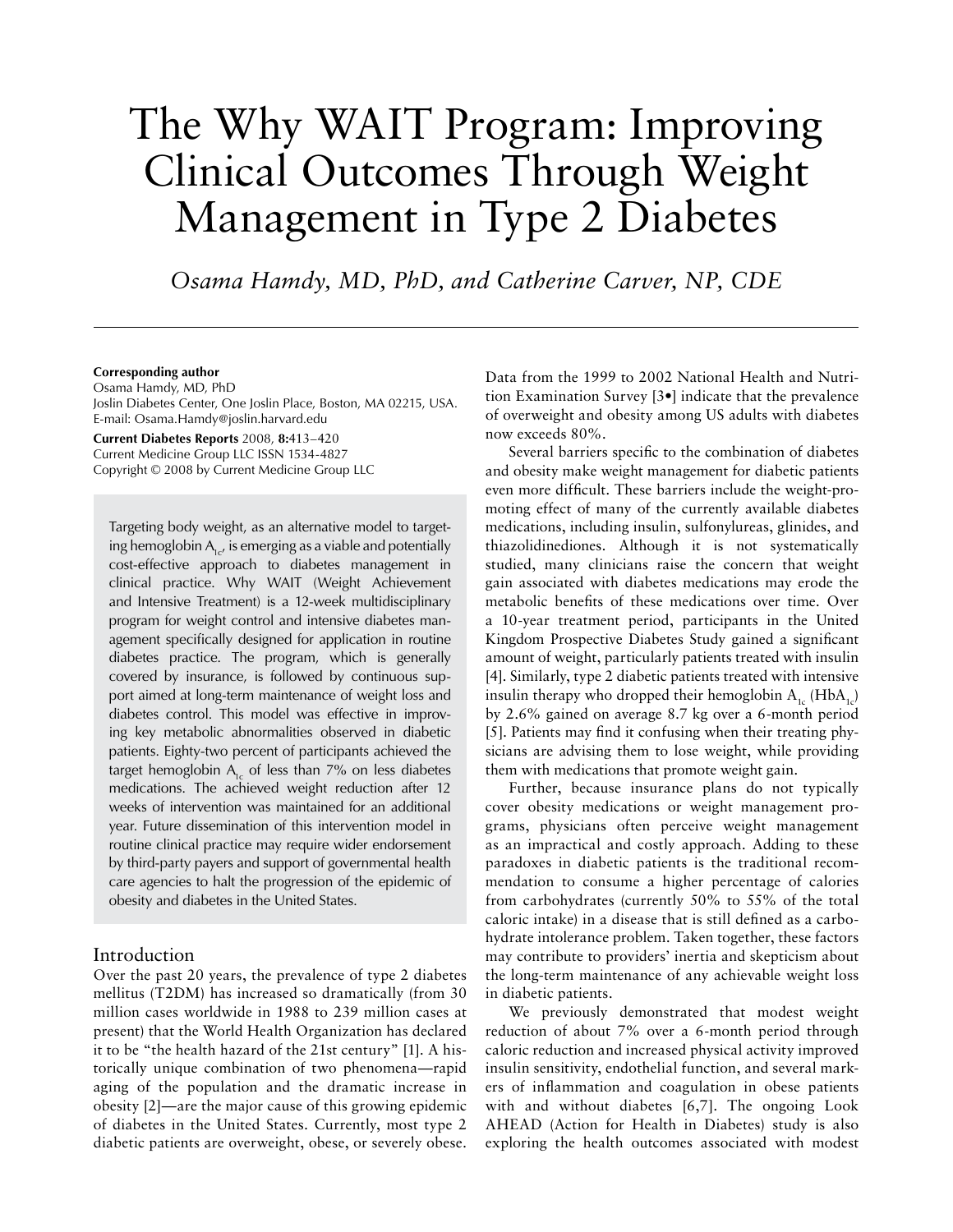| Table 1. Weight-specific effects of available classes of ulabeles incurcations     |                                                                                             |  |  |
|------------------------------------------------------------------------------------|---------------------------------------------------------------------------------------------|--|--|
| Diabetes medications associated with<br>weight gain (weight fury)                  | Diabetes medications associated with<br>weight loss or are weight neutral (weight friendly) |  |  |
| Sulfonylureas                                                                      | <b>Metformin</b>                                                                            |  |  |
| Glyburide, glipizide, glimepiride: $\sim$ 4.4 lb weight gain                       | Weight neutral or up to $\sim$ 6.6 lb weight loss                                           |  |  |
| <b>Glinides</b>                                                                    | Amylin analogue                                                                             |  |  |
| Nateglinide: 0.7-2.0 lb weight gain; repaglinide:<br>$\sim$ 2.2-6.6 lb weight gain | Pramlintide: $\sim$ 3.3 lb weight loss                                                      |  |  |
| <b>Thiazolidinediones</b>                                                          | <b>GLP-1</b> receptor agonist                                                               |  |  |
| Pioglitazone, rosiglitazone: $\sim$ 2.2–6.6 lb weight gain                         | Exenatide: short-term: $\sim$ 3.3 lb weight loss; long-term:<br>$\sim$ 8.8 lb weight loss   |  |  |
|                                                                                    | DPP-4 inhibitor                                                                             |  |  |
|                                                                                    | Sitagliptin: weight neutral                                                                 |  |  |
| DPP-4—dipeptidyl peptidase IV; GLP-1—glucagon-like peptide 1.                      |                                                                                             |  |  |
|                                                                                    |                                                                                             |  |  |

# **Table 1. Weight-specific effects of available classes of diabetes medications**

weight loss maintained over 10 years using an intensive lifestyle intervention (ILI) that combines decreased caloric intake, increased physical activity, and behavioral support versus the standard diabetes support and education (DSE) in patients with T2DM. The Look AHEAD study group recently published their first-year results, which are encouraging [8••]. The study found that participants randomized to ILI lost an average of 8.6% of their initial body weight compared with 0.7% in the DSE group. Although both groups experienced blood glucose reductions compared with baseline,  $HbA_{1c}$  improvement in the ILI group was significantly greater than that observed in the DSE group (absolute  $HbA_{1c}$  reduction: -0.64% [ILI] vs  $-0.14\%$  [DSE];  $P < 0.001$ ; baseline HbA<sub>1c</sub> for both groups:  $\sim$  7.3%). Notably, HbA<sub>1c</sub> lowering was observed in the context of decreased glucose-lowering medication use in the ILI group and increased medication use in the DSE group. Thus, available data indicate that short-term weight loss of 7% to 10% in patients with diabetes is metabolically beneficial. More substantial weight loss (23.4% at 2 years and 16.1% at 10 years) has recently been reported postoperatively in severely obese patients treated with bariatric surgery; this was associated with diabetes remission in 72% of patients at 2 years and 36% at 10 years.

Despite these impressive results in clinical trials, physicians remain skeptical about the feasibility of applying similar intervention protocols in routine clinical practice. Surveys indicate that one third to one half of physicians do not recommend weight management to their overweight and obese patients, with some research indicating that physicians may not believe their patients are adequately motivated to achieve weight loss [9,10].

## The Why WAIT Program

Why WAIT (Weight Achievement and Intensive Treatment) is a 12-week multidisciplinary program for weight control and intensive diabetes management specifically

designed by Joslin Diabetes Center for application in routine diabetes practice. The program, which is generally covered by insurance, is followed by continuous support aimed at long-term maintenance of weight loss.

#### **Key components of the Why WAIT program**

Key components of the Why WAIT program include the following: 1) intensive and interactive medication adjustments; 2) structured modified dietary intervention; 3) graded, balanced, and individualized exercise intervention; 4) cognitive behavioral support; and 5) adult group education.

*Intensive and interactive diabetes medication adjustment* For the Why WAIT intervention, antihyperglycemic medications were classified into two groups: those known to promote weight gain (weight fury diabetes medications) and those associated with weight loss or are weight neutral or associated with minimal weight gain (weight friendly diabetes medications) (Table 1). Without compromising diabetes control, medication regimens were adjusted to facilitate weight loss by using more of the weight friendly diabetes medications, if covered by the participant's medical insurance, and reducing or eliminating those that promote weight gain. In patients treated with insulin and with prior good diabetes control (HbA<sub>1c</sub> < 7%), hypoglycemia is an imminent risk that may aggravate hunger and consequently slows weight reduction. Such participants were advised to reduce their prandial insulin by about 20% to 30% at the start of the program. Patterns and timing of existing insulin regimens were also adapted to maximize glycemic benefit and to enhance weight loss. For example, in patients treated with pramlintide and prandial insulin, injecting the pramlintide before meals and the short-acting insulin immediately after meals was preferred. Because appetite is frequently suppressed by pramlintide, patients usually eat much less than expected; by administering the short-acting insulin after meals, patients had the opportunity to calculate the short-acting insulin dose based on the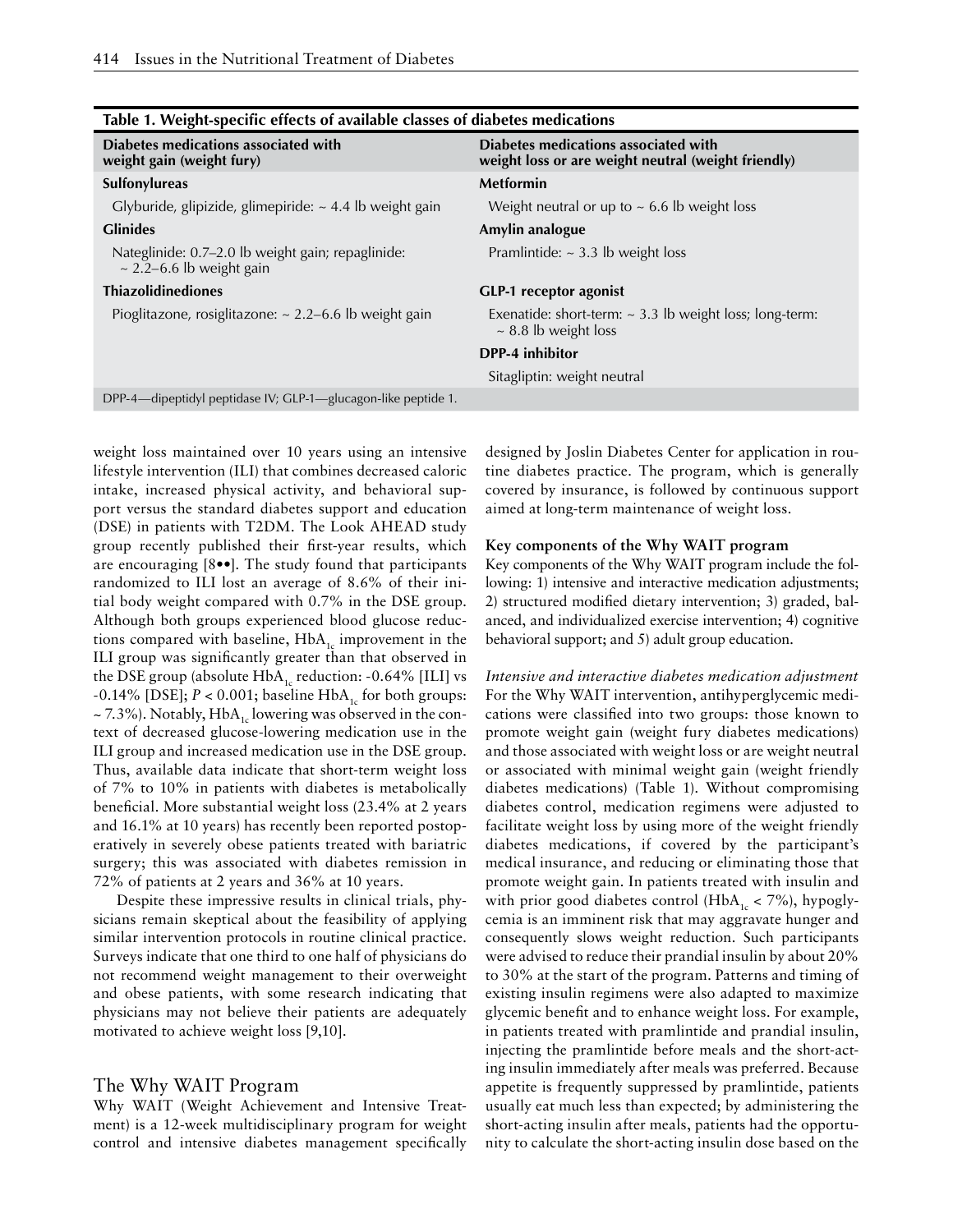food that was actually consumed and not on what they presume to eat. This tactic minimized hypoglycemic risk and the consumption of unneeded extra calories to cover preplanned prandial insulin. When postprandial shortacting insulin was preferred, we used glulisine insulin for its quicker onset of action [11•]. Despite controversy, glargine insulin and neutral protamine Hagedorn (NPH) insulin were frequently changed to detemir insulin for its weight advantage [12,13•].

Regarding oral medications, metformin and sitagliptin were preferred for their weight neutrality. Metformin dose was frequently increased. Conversely, sulfonylureas, glinides, and thiazolidinediones were reduced or eliminated. Exenatide was frequently added to oral medications for its weight benefit, and pramlintide was frequently added to meal time insulin for the same reason.

Substituting or adjusting medications requires close monitoring of glucose control. Each participant was asked to monitor blood glucose at least four to six times per day (before each meal, before and after exercise, and at bedtime) using a glucose meter with a log memory. In addition, patients treated with insulin and pramlintide were encouraged to monitor their blood glucose 2 hours after each meal.

At the beginning of each weekly session, meters were downloaded. According to the weekly blood glucose pattern, diabetes medications were adjusted by a diabetes nurse practitioner and a certified diabetes educator. As weight reduction progressed, interactive and progressive adjustment of diabetes medications were frequently needed as guided by close monitoring of blood glucose. This tactic reduced the risk of hypoglycemia that might stem further weight loss. Patients were also medically evaluated for 30 minutes at weeks 4 and 8 by a nurse practitioner and at week 12 by a diabetologist.

#### *Structured modified dietary intervention*

All participants received dietary evaluation by a registered dietitian. The evaluation included a review of dietary history and 24-hour recall of typical daily intake, review of adherence to dietary instructions during previous weight management attempts, and evaluation of possible concerns or barriers to following the program's structured meal plan. Based on the typical caloric intake from the 24-hour dietary recall, each participant received a meal plan with a 500-calorie reduction rounded to the nearest 1200-, 1500-, or 1800-calorie level. With few exceptions, most men started on an 1800-calorie diet plan and most women on a 1500-calorie diet plan.

These meal plans were developed according to the Joslin Nutrition Guidelines for obese diabetic patients to provide approximately 40% of daily caloric intake from carbohydrate, with a total daily intake of no less than 130 g/d, 30% from protein (to minimize lean-mass loss during weight reduction), and the remaining 30% from fat [14••,15••]. Trans fats were entirely eliminated and saturated fat was reduced to 10%, in general, and to 7% in patients with elevated low-density lipoprotein (LDL) cholesterol (> 100 mg/dL). All participants were instructed to use a nutritionally complete meal replacement for breakfast and lunch. The meal replacement selected for the Why WAIT program was BOOST Glucose Control (Nestlé HealthCare Nutrition, Inc., Minneapolis, MN). Participants were encouraged to eat two snacks between meals. A list of six choices of 100-calorie and 200-calorie snacks (eg, fruits and nuts) was provided. For dinner, participants were instructed to select from 14 different menus. Each dinner menu included meal ingredients, nutrition facts, and cooking instructions. Three menu books were designed for the 1200-, 1500-, and 1800-calorie meal plans. The full meal plan was consistent with Joslin Nutrition Guidelines and was low in glycemic index, high in fiber  $(\sim 30 \text{ g})$ , particularly from fresh fruits and vegetables, and low in sodium (< 800 mg). Each participant was provided with a written description of the meal plan and a dietary logbook and was instructed to record daily food intake throughout the program.

Participants who failed to achieve 3% weight reduction by the 4th week or 5% by the 8th week were advanced to the lower caloric level (eg, 1800 to 1500, or 1500 to 1200). This approach was rarely used because most patients achieved targets in that time frame. Two weeks before program completion, participants were provided with alternative menus for breakfast and lunch that contained similar choices designed to be equivalent in caloric content and dietary composition to the meal replacements. They were given the option to use the breakfast and lunch menus, to continue the meal replacements, or to use them interchangeably. Underlying all of these steps was the goal of designing individualized plans that could be maintained over the long term. Many patients found it helpful to have a structured dietary intervention that included specific suggestions for daily meals. This approach increased adherence and was easier to follow than a list of general guidelines.

#### *Individualized balanced and graded exercise plan*

Before starting the exercise plan, an evaluation of exercise capacity, ophthalmologic examination, electrocardiogram, and in most cases, exercise stress test were conducted. Participants met individually with an exercise physiologist to construct an individualized exercise plan responsive to their lifestyles. The exercise plan was based on each participant's health status and exercise capacity. Because obese individuals frequently have difficulty exercising, this process required careful attention.

In general, the intensity level of exercise was set above the minimum required to improve the participant's current exercise capacity, but below a level that might evoke abnormal clinical signs or symptoms. The exercise plan included a balanced mix of aerobic exercise (cross and interval training) to promote the development and mainte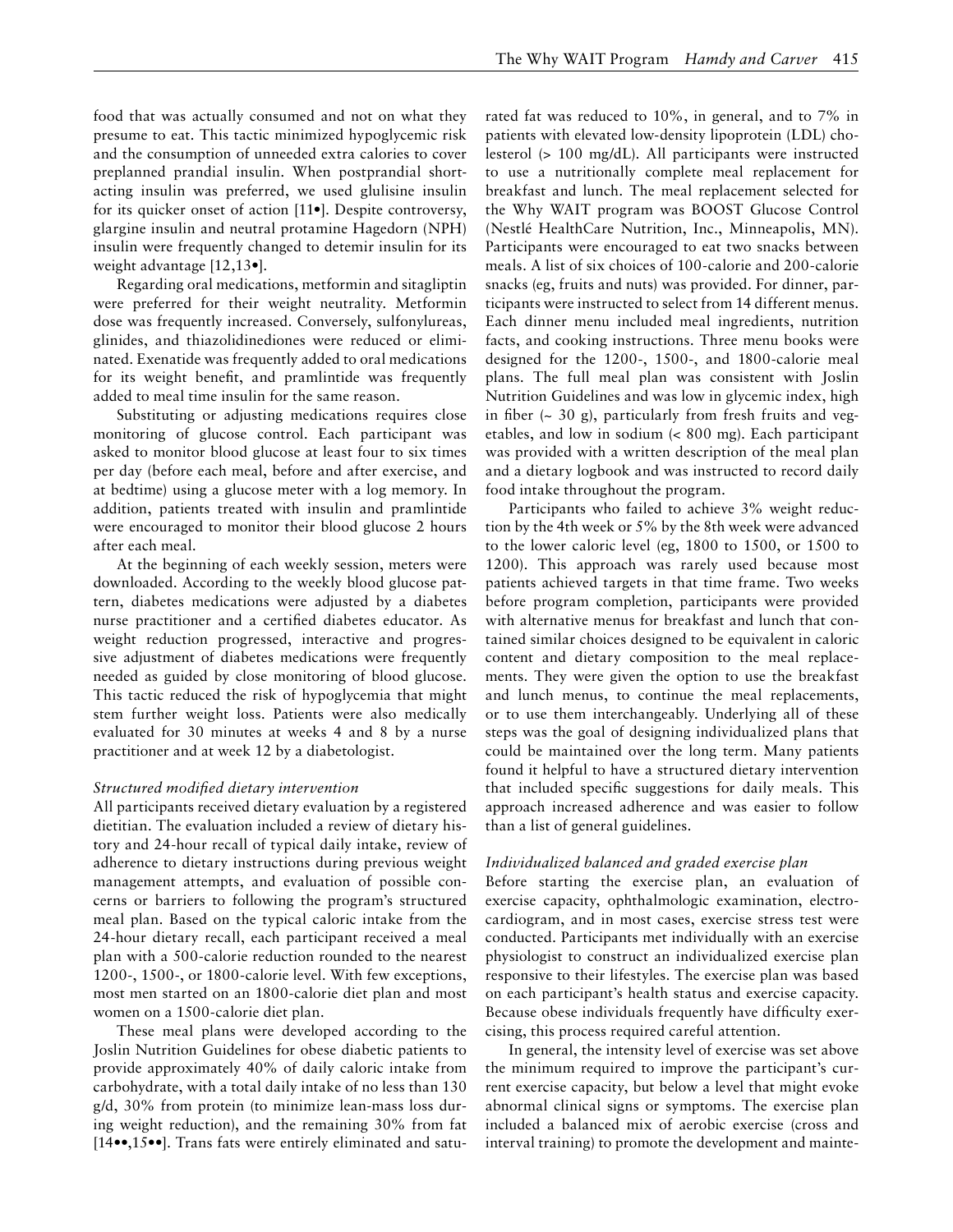nance of cardiovascular health; resistance exercise (circuit and superset training) to enhance muscular strength and improve performance of daily living; and flexibility exercise (stretching) to enhance functional capabilities and reduce the risk of injury.

The exercise plan included a weekly 60-minute exercise session under the supervision of an exercise physiologist at the clinic gymnasium. In addition, each participant received an individualized exercise plan to conduct independently at home throughout the week. Participants were instructed to progress gradually during the initial 12 weeks of intervention, from 20 minutes (continuous or intermittent) 4 days per week to 60 minutes 6 days per week. Upon completion of the initial 12 weeks, they were instructed to continue to exercise independently for 60 minutes per day, 6 days per week, if possible. Emphasis was placed on moderate-intensity exercise, such as walking 20-minute miles, rather than strenuous exercise, and on strength training to maintain lean muscle mass during weight loss.

Strength training not only improves muscle strength, but also offers an alternative to aerobic exercise for improving glucose control without increasing possible chances for injuries [16]. This exercise modality has been proven to improve glucose disposal in diabetic patients [17] and maintain bone mineral density and bone mineral content during weight loss [18]. Because patients who are not used to exercising find it difficult to incorporate physical activity into daily practice, a variety of exercises were offered to avoid boredom.

#### *Cognitive behavioral support*

Group behavioral support sessions led by a clinical psychologist were conducted weekly during the initial 12 weeks of intervention, then once monthly during follow-up. The sessions incorporated key components of cognitive-behavioral therapy for weight loss already validated in other clinical trials [19,20]. These components included self-monitoring of eating and exercise, behavioral goal setting, stimulus control techniques, cognitive restructuring, assertive communication skills, stress management, and relapse-prevention. The monthly support group discussion was focused on active problem solving for relapse prevention and weight loss maintenance.

#### *Group education*

Group didactic sessions were conducted each week for 30 minutes by a diabetologist, an exercise physiologist, a registered dietitian, or psychologist during the initial 12 weeks. Participants were provided with handouts for future reference. Each session covered a different topic relevant to weight management and diabetes.

#### **Service coding and reimbursement**

The Why WAIT program was designed to offer multidisciplinary, complementary services with appropriate reimbursement in compliance with insurance regulations. All interventions described were affordable in routine clinical practice, especially those implemented in a group format. All services were recognized as reimbursable, but levels of payment differed based on third-party payer requirements for authorizations and copayments. Out-ofpocket expenses were limited to a \$100 enrollment fee to cover the additional administrative costs, plus the regular copayment at each of the initial 12 visits.

#### **Support session**

Upon completion of the program, participants were advised to come each month for a 1-hour group support session. Because attendance was unexpectedly poor in the first year, we switched the support program to one-onone. Participants were advised to continue their follow-up with one provider of the intervention team on a monthly basis. In this support model, participants who needed ongoing support in one particular component of this multidisciplinary approach were advised to partner with the corresponding provider.

## Why WAIT Results

The Why WAIT program started in September 2005. To date, 10 groups have completed the program. Each group included 10 to 15 participants. Application of this multidisciplinary intervention model in routine clinical practice resulted in a significant reduction in body weight and waist circumference. Eighty-five participants with a mean age of 54.2  $\pm$  1.2 years (mean  $\pm$  SE, approximately 20% above age 70), diabetes duration of 9.8  $\pm$  1.1 years, weight of 237.7  $\pm$ 4.6, body mass index (BMI) of 38.4  $\pm$  0.6 kg/m<sup>2</sup>, HbA<sub>1c</sub> of  $7.5\% \pm 0.14\%$ , and waist of  $46.7 \pm 0.6$  inches were followed up for an average duration of 357 days.

After 12 weeks, they were able to reduce their initial weight by an average of 24.6 ± 1.2 lb (-10.3%, *P* < 0.001), and their waist by  $3.6 \pm 0.24$  inches ( $P < 0.001$ ). Except for the first week, weight loss was steadily progressive over time and ranged from 1.2 to 2.5 lb/wk. The reduction in waist circumference was associated with significant reduction in the waist/hip ratio  $(0.932 \pm 0.01 \text{ to } 0.916 \pm 0.01, P <$ 0.001), indicating that weight loss was predominantly from the central area. Although we did not quantify visceral or intrahepatic fat in this cohort, the significant reduction in liver transaminases at 12 weeks (*P* < 0.001) appears to suggest their reduction [21,22•]. After approximately 1 year, weight remained lower by 18.2 ± 2.2 lb (-7.6 ± 0.9%, *P* < 0.001) from baseline. Fifty-five percent of participants continued to lose weight or gained less than 5 lb from the end of the initial 12 weeks. Their average weight loss from baseline reached -11.9% after 1 year. The remaining 45% regained back more than 5 lb, but their 1-year weight remained lower than baseline by -2%. Because of the relatively higher percentage of protein intake and incorporation of strength exercise, the average reduction in the fat-free mass was relatively small, and consequently, the lean/fat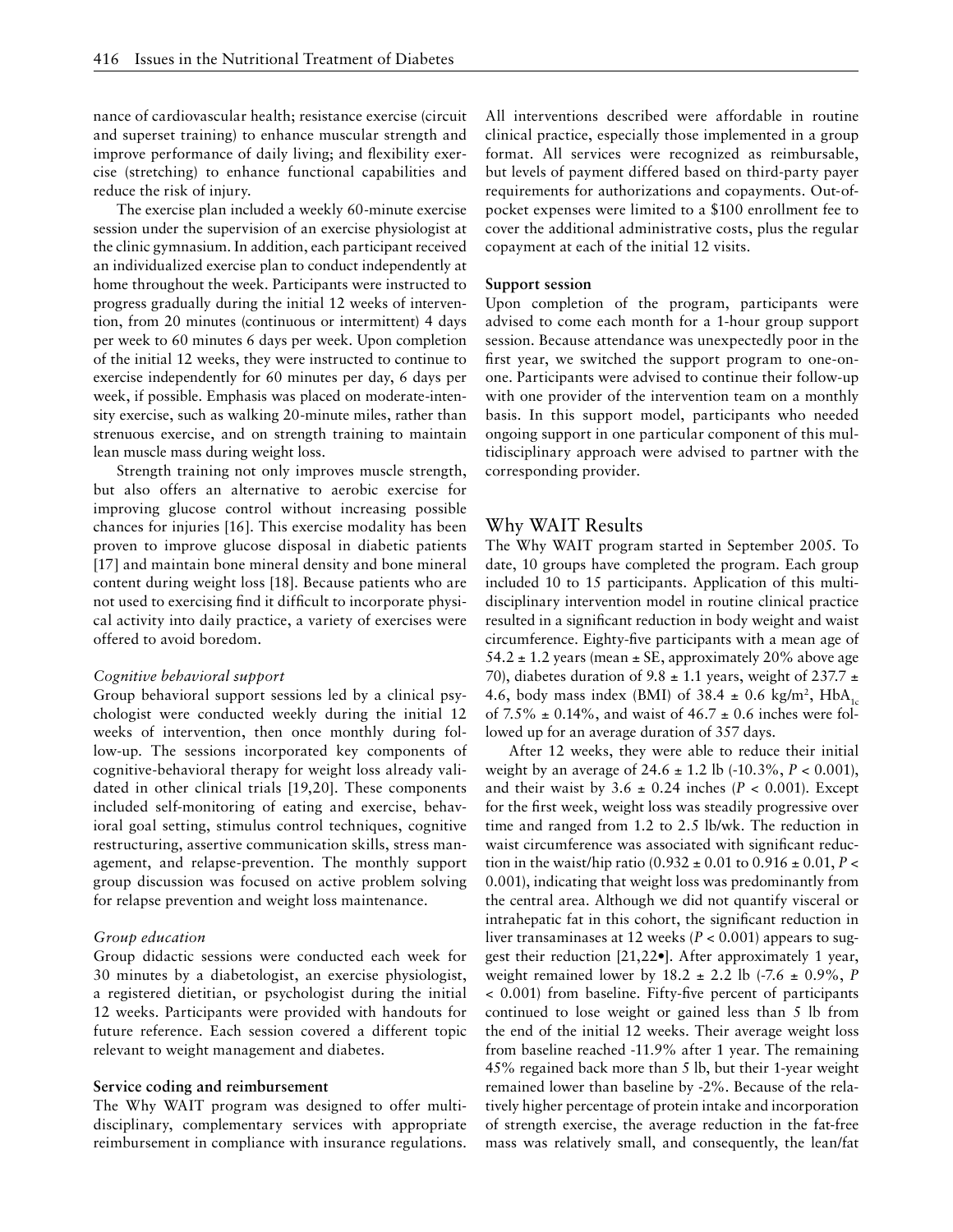ratio significantly increased (*P* < 0.001). Maintenance of fat-free mass during weight reduction may have helped participants maintain a reasonable amount of energy expenditure by the end of the program, and possibly helped them to maintain the achieved weight loss.

 $HbA<sub>1c</sub>$  decreased significantly, from 7.5%  $\pm$  0.14% to 6.6% ± 0.12% (*P* < 0.001). At 12 weeks, 82.3% achieved the target  $HbA_{1c}$  of less than 7% and 69.4% were able to reduce their HbA<sub>1c</sub> to less than 6.5%. Reduction in HbA<sub>1c</sub> correlated significantly with the percentage reduction in BMI (*P* < 0.05). Participants who maintained weight loss for a year also maintained the significant reduction in  $HbA_{1c}$ . Systolic blood pressure was reduced significantly at 12 weeks and 1 year from a baseline of  $128.1 \pm 1.7$  mm Hg (-5.5 ± 1.7 mm Hg [*P* < 0.01] and -5.5 ± 1.8 mm Hg [*P* < 0.01], respectively). Similarly, diastolic blood pressure was reduced significantly from a baseline of  $75.5 \pm 0.8$ mm Hg (-3.3 ± 1.0 mm Hg [*P* < 0.01] and -3.4 ± 0.9 mm Hg  $[P < 0.001]$ , respectively).

Lipid profile improved significantly at 12 weeks (total cholesterol by -10.8  $\pm$  1.5% from a baseline of 166.9  $\pm$  3.4 mg/dL,  $P < 0.001$ ; triglycerides by  $-18.2 \pm 3.8\%$  from a baseline of 130.1  $\pm$  7.1 mg/dL, *P* < 0.001; LDL by -9.6  $\pm$ 2.4% from a baseline of 101.2 ± 3.3 mg/dL, *P* < 0.001), but were mostly back to baseline at 1 year except highdensity lipoprotein (HDL), which was significantly higher from a baseline of  $42.8 \pm 1.0$  mg/dL  $(+9.5 \pm 3.4\%$ ,  $P \le$ 0.01). Although most clinical trials of weight loss showed significant reductions in triglycerides and increases in HDL cholesterol, changes were minimal or nonexistent in LDL cholesterol and non-HDL cholesterol [6,8••,23]. In this intervention model, triglycerides and LDL cholesterol decreased significantly. The significant reduction in LDL cholesterol is particularly unique to this intervention model and may be related to its distinctive dietary composition and/or use of meal replacement with controlled fat content. Reduced saturated fat and increased mono- and polyunsaturated fat and dietary fiber might also contribute to such lipid outcomes. A similar LDL reduction was seen in one trial that used a comparable dietary composition [24]. Although HDL cholesterol showed minimal but significant reduction at 12 weeks  $(-3.6 \pm 1.5\%, P < 0.01)$ , non-HDL cholesterol and the total cholesterol/HDL cholesterol ratio decreased significantly, indicating that this resultant lipid profile is possibly less atherogenic. The changes in lipid profile with this intervention are attributed solely to weight loss, as hypolipidemic medications did not change during the intervention period. C-reactive protein decreased significantly at 12 weeks, from an average of  $6.0 \pm 0.85$  to  $4.2 \pm 0.65$  mg/L (*P* < 0.01), and was found to correlate with percentage weight loss  $(r = 0.3,$ *P* < 0.05). Such change in C-reactive protein serum level may indicate a possible reduction in cardiovascular risk.

Because of the higher percentage of calories from protein in the Why WAIT meal plan, we excluded patients with renal impairment (serum creatinine > 1.5 mg/dL



Enange in annary and annir dreaming ratio area. and 1 year of the Why WAIT program in diabetic patients.<br> **Figure 1.** Change in urinary albumin/creatinine ratio after 12 weeks

and/or severe microalbuminuria). Blood urea nitrogen and serum creatinine did not change with this intervention, whereas significant improvement in urinary albumin/ creatinine ratio was noticed at 12 weeks (*P* < 0.01). This significant improvement was maintained after 1 year of follow-up (Fig. 1). Such improvement may be explained by reduction of the mean blood pressure. However, one recent study showed that the long-term improvement in renal function after weight loss may not be related to the improvement in glomerular filtration rate but rather is attributable to the decrease in BMI and to the improvement of other weight-related metabolic factors [25•]. The use of a formula diet has also been shown to improve kidney function in patients with diabetic nephropathy [26].

Although the percentage of calories from protein was increased from an average of 15% to 30%, the total amount of protein per day did not change considerably due to the overall reduction in the daily caloric intake. It has been shown that moderate changes in dietary protein intake cause adaptive alterations in renal size and function without adverse effects [27]. Meanwhile, increasing the percentage of calories from protein to 30% was associated with a significant decrease in the 24-hour integrated glucose area and percent  $HbA_{1c}$ , irrespective of weight loss or the carbohydrate to fat ratio [28]. In a 1-year randomized, clinical trial, a high-protein weight-reduction diet was found to have a more favorable cardiovascular risk profile than a low-protein diet with similar weight reduction in people with T2DM [29]. The remain the remain the remaining a state of the remaining participants reduced their significant change in unitary albumin/creatine ratio,  $\frac{25}{25}$  and tyear of the Why WAHT program in dialectic patents.<br> **Figure 1** 

Significant changes in diabetes medications were also seen in response to weight reduction in the Why WAIT program. Twenty-one percent of the Why WAIT patients on short-acting insulin were able to stop it completely by the program's end. In remaining patients on insulin therapy, the daily dose of long-acting analogue insulins was reduced by an average of 55% and the short-acting analogue insulins by 54%. Almost two thirds of the patients on sulfonylureas and thiazolidinediones were able to stop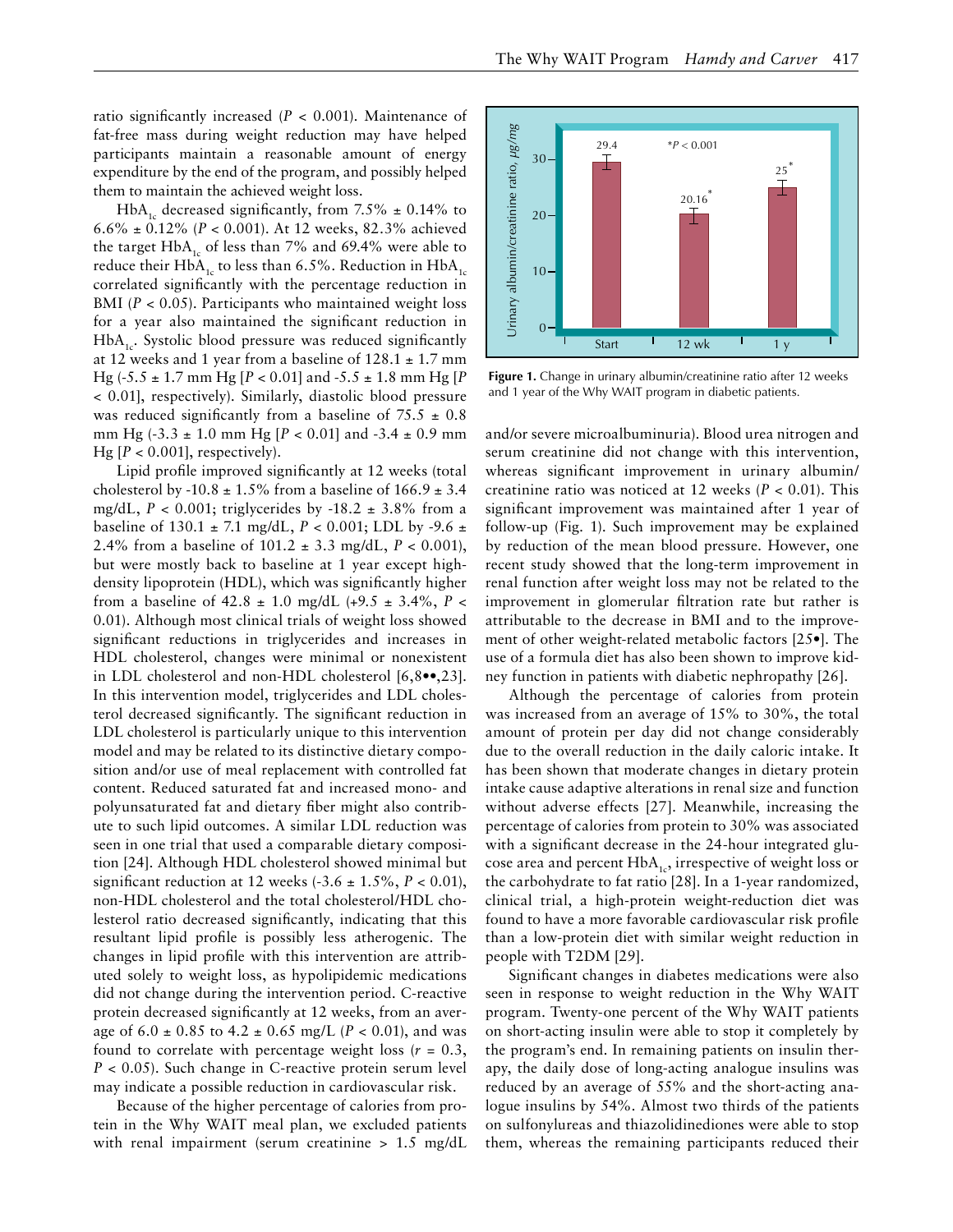sulfonylurea dose by 35% to 41% and thiazolidinedione dose by 33% to 47%. The number of patients on metformin did not change, but the dose was slightly increased. In 17 patients on oral medications, exenatide was added, and in another nine patients on prandial insulin, pramlintide was added. The average cost saving on diabetes medications during the 12 weeks was \$140.34 per patient, which is projected to be \$561.37 per patient per year.

A systematic review of 11 long-term studies with a follow-up of more than 2 years showed that mortality risk was reduced by 25% in patients with diabetes who intentionally lost a significant amount of weight [30]. It is important to observe this cohort for a much longer duration before drawing such conclusions, and to try to determine what factors are specifically associated with long-term positive results.

Compliance with the Why WAIT program was high. Patients' attendance throughout the 12 weeks was excellent. Although it was expected that participants might miss an average of 20% of the intervention sessions, only 7% of the sessions were missed. Conducting this program during the evening hours (5–7 pm) might have improved compliance as it did not conflict with the participants' working schedules. It also seems that the improved glucose control, as clearly observed through frequent blood glucose monitoring, was another important motivational tool. Acceptance of the meal replacement and the structured dinner menus was high. Most participants were able to tolerate meal replacement throughout the entire intervention period. Meanwhile, more than half of participants voluntarily elected to continue them after the initial 12 weeks.

Considering that diabetes is a costly chronic disease, a direct cost saving on diabetes medications is encouraging, especially when taken together with potential indirect cost savings that may result from improved metabolic control and quality of life. Additional studies are needed to evaluate the long-term cost effectiveness of this intervention model in relation to the improved quality of life. According to a previous cost model, the 1-year total health care cost saving after a 1% weight loss in type 2 diabetic patients was \$213, and the diabetes-related health care cost saving was \$131 [31]. These numbers project to an annual decrease of total health care cost of about \$1619, with the diabetes-related cost of about \$996 with implementation of the Why WAIT program.  $HbA_{1c}$  decreased by an average 1%. Previous reports showed that about a 1% drop of  $HbA<sub>1c</sub>$  leads to cost savings of \$776 per patient per year. These figures taken together suggest that implementation of the Why WAIT program may be cost effective.

Although the results of the Why WAIT program were much better than many other intervention models, we have to be cautious in over-promoting this model for universal intervention because most institutions don't have similar resources. Until this model is replicated in other diabetes clinical practices, we should limit our interpretation of these good results to the current intervention center. However, in our opinion, many reasons could explain these exceptional short- and long-term results, which include the following:

- Comprehensive patient evaluation by an experienced team for inclusion in and exclusion from the program
- Change in diabetes medications, specifically the reduction or elimination of weight-promoting medications
- Continuous monitoring of blood glucose and frequent adjustment of diabetes medications on a weekly basis
- Change in diet composition by reducing percentage carbohydrates to 40% and increasing percentage protein to 30%
- Use of meal replacement with controlled diet composition
- Increase percentage of resistance exercise and gradual increase of exercise duration
- Availability of gymnasium in the intervention facility
- Use of several motivational tools throughout the process of weight loss
- Structured design of intervention with limited options
- Conducting the program in group sessions and in the evening hours (5–7 pm)

It remains a challenge to simplify the Why WAIT intervention model to be applied in primary care practice, in which time and resources are traditionally limited. Development of useful written or recorded material that can be handed to patients plus the use of the Internet as an interactive educational tool are good options. Referral to community-based behavior modification support groups and partnerships with athletic centers or community exercise facilities may also be another option. The collaborative effort of academic institutions, governmental agencies, insurance companies, and pharmaceutical industry is needed to stem the progression of the obesity and diabetes epidemics in the United States.

Based on the Why WAIT program results and the early results of the Look AHEAD study, we propose that targeting body weight as the prime tool to control diabetes may evolve in the future as a valid alternative model to targeting  $HbA_{1c}$  in today's diabetes practice. A comparison of the classic model of targeting  $HbA<sub>1c</sub>$  versus the alternative model of targeting body weight is summarized in Table 2. In this suggested model, providers will focus on helping their diabetic patients to lose weight in many ways. This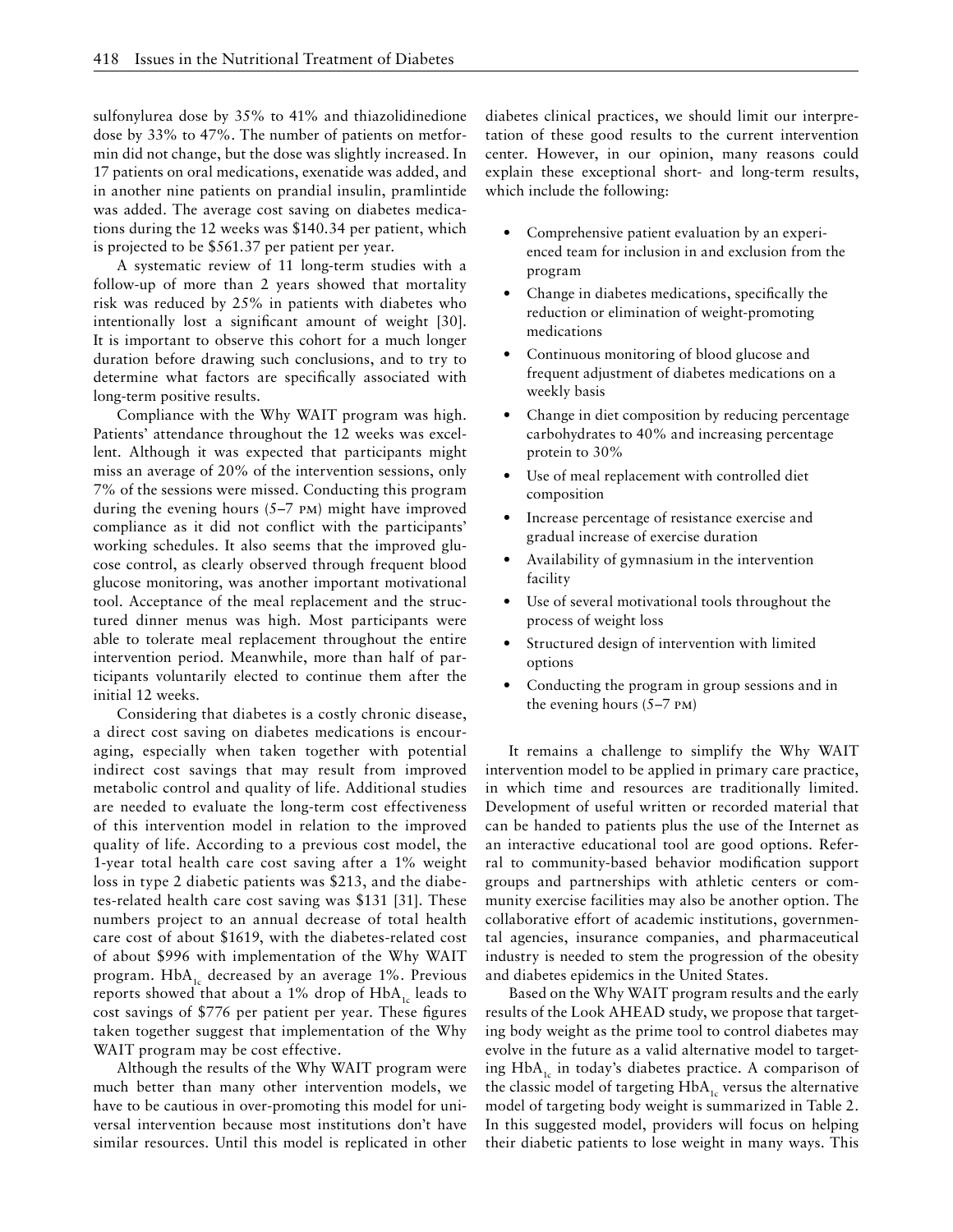|                                                                              | Classic model (targeting HbA <sub>1c</sub> )    | Alternative model (targeting body weight)                                                 |  |  |
|------------------------------------------------------------------------------|-------------------------------------------------|-------------------------------------------------------------------------------------------|--|--|
| <b>Medications</b>                                                           | Increase over time                              | Possible reduction or stoppage                                                            |  |  |
| Cost                                                                         | Increases over the long term                    | Decreases over the long term                                                              |  |  |
| Weight                                                                       | Mostly increases                                | Decreases or stationary                                                                   |  |  |
| $HbA_{1c}$                                                                   | May temporally decrease; target may be achieved | Frequently decreases; more patients on target                                             |  |  |
| Cardiovascular risk                                                          | May decrease (currently questionable?)          | Possibly decreases (improved lipids, lowered<br>BP, decreased CRP, increased adiponectin) |  |  |
| Quality of life                                                              | Less than optimal                               | Improves                                                                                  |  |  |
| BP—blood pressure; CRP—C-reactive protein; $HbA_{1c}$ —hemoglobin $A_{1c}$ . |                                                 |                                                                                           |  |  |

| Table 2. Comparison between two models of diabetes managements: targeting HbA, versus |  |  |
|---------------------------------------------------------------------------------------|--|--|
| targeting high body weight                                                            |  |  |

may be achieved through changing diabetes medications to enhance weight loss as described in the Why WAIT model, providing patients with a structured diet and an exercise plan, and enrolling them in individual or group behavioral support. If the patient does not achieve the target weight reduction as planned over time, providers may tighten these measures, add antiobesity medications, or even refer some patients for bariatric surgeries. Considering that obesity is a major root of T2DM, any weight loss achievement may improve diabetes control more effectively than the current method of increasing medication dosing or adding more medications over time.

## Conclusions

Multidisciplinary weight management approaches are emerging as viable and potentially cost-effective solutions to overweight and obesity management in T2DM. Applying weight loss as a T2DM treatment can delay or reduce the need for medications, reduce cardiovascular risk, and improve quality of life. When resources are limited, key aspects of the program can still be implemented (eg, diabetes medications can be adjusted and patients can be referred to community-based behavior modification support groups). It is particularly important that physicians consider medication modification strategies for all patients with T2DM; any weight loss achieved may contribute to long-term health outcomes and reduced costs.

The Why WAIT model was effective in improving key metabolic abnormalities observed in diabetic patients. The achieved weight reduction after 12 weeks of intervention was maintained for an additional year. Future dissemination of this model in routine diabetes practice may be valuable; however, longer-term metabolic and vascular benefits are yet to be determined. Dissemination of this intervention model in routine clinical practice may require wider endorsement by third-party payers and a unified effort between academic institutions, governmental agencies, insurance, and pharmaceutical industries to halt the progression of the epidemic of obesity and diabetes problems in the United States.

## Acknowledgments

The authors would like to acknowledge the extraordinary effort of the Why WAIT team, who invented and implemented this intervention model: Gillian Arathuzik, RD, CDE; Jacqueline Shahar, RCEP, CDE; Ann Goebel-Fabbri, PhD; Roberta Capelson, ANP; Joan Beaton; Stacey O'Donnell, RN, CDE; Voula Mentzelopoulos, MD; Amanda Kirpitch, RD, CDE; Michael See, EP; and John Zrebiec, PhD. The Why WAIT team also acknowledges the support of Martin Abrahamson, MD, and Ranch C. Kimball and rest of the Joslin Clinic providers and supporting staff.

## Disclosures

Dr. Hamdy is on the advisory board of Takeda Pharmaceuticals North America and is on the speakers' bureau for Amylin Pharmaceuticals, Eli Lilly and Company, Merck & Co., Novo Nordisk A/S, Sanofi-Aventis, and Takeda Pharmaceuticals North America. This work is not funded by any outside sources; however, the Why WAIT program received contributions from Novartis Medical Nutrition (Currently Nestlé HealthCare Nutrition, Inc.) and Lifescan. Catherine Carver is on the advisory board of Novo Nordisk.

## References and Recommended Reading

Papers of particular interest, published recently,

- have been highlighted as: Of importance
- Of major importance
- 1. King H, Aubert RE, Herman WH: **Global burden of diabetes, 1995-2025: prevalence, numerical estimates, and projections.** *Diabetes Care* 1998, **21:**1414–1431.
- 2. Flegal KM, Carroll MD, Ogden CL, Johnson CL: **Prevalence and trends in obesity among US adults, 1999-2000.**  *JAMA* 2002, **288:**1723–1727.
- 3.• Lin SX, Pi-Sunyer EX: **Prevalence of the metabolic syndrome among US middle-aged and older adults with and without diabetes—a preliminary analysis of the NHANES 1999-2002 data.** *Ethn Dis* 2007, **17:**35–39.

This is an epidemiologic study to demonstrate the high prevalence of the cardiometabolic risk factors among US adults with and without diabetes.